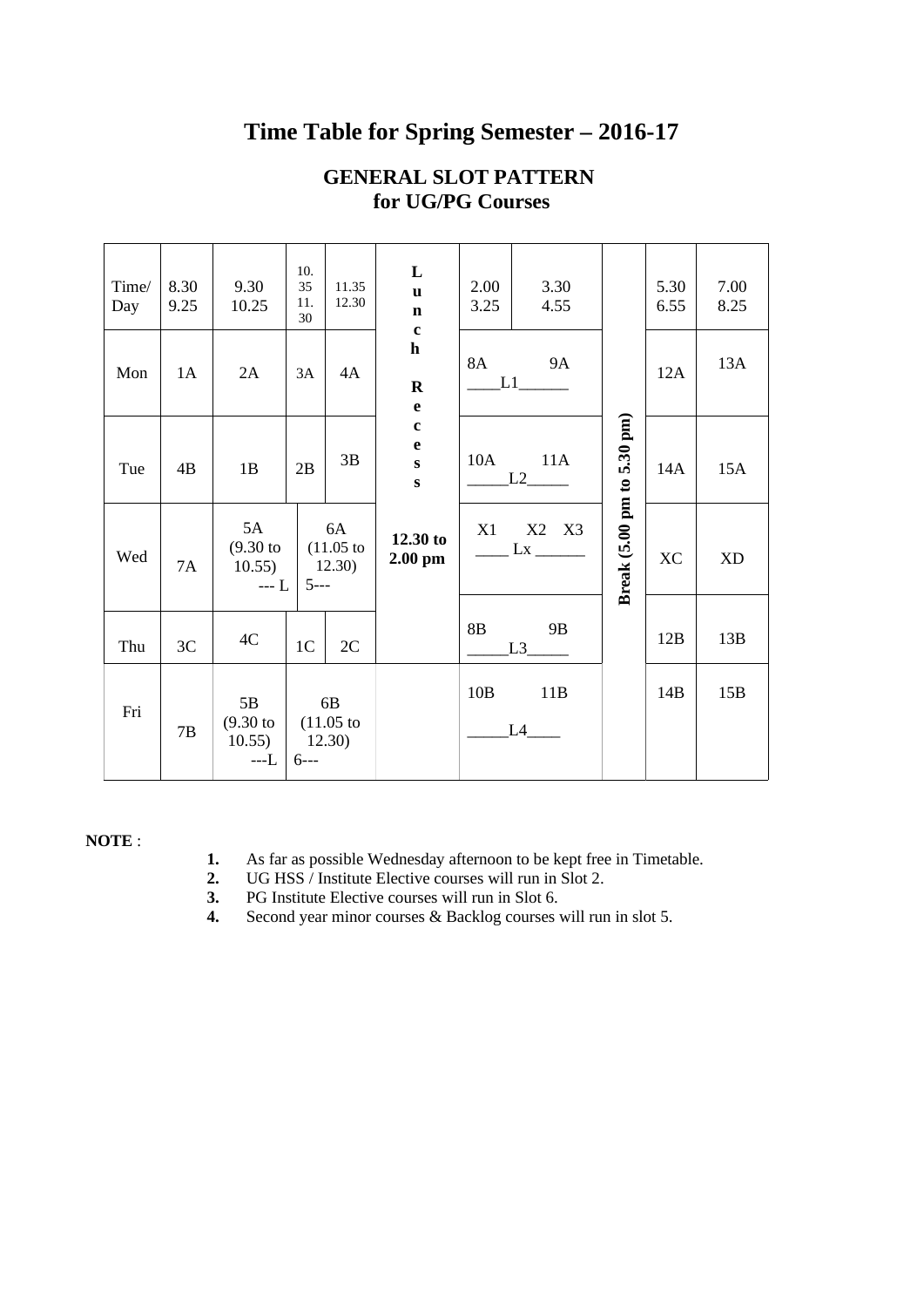#### **Department of Mathematics, IIT Bombay Time Table - Spring 2017**

#### **B.Tech. Core Courses**

| <b>Course No. &amp; Course Name</b>                 | Instructor(s)                                                      | slot                             | <b>Venue</b>                                          |
|-----------------------------------------------------|--------------------------------------------------------------------|----------------------------------|-------------------------------------------------------|
| MA 105 Calculus (Backlog)                           | B. V. Limaye                                                       | 5<br><b>XD</b>                   | <b>LC 001</b><br><b>LC 001</b>                        |
| MA 106 Linear Algebra                               | Akhil Ranjan*, S.<br>Krishnan<br>(two divisions each)              |                                  |                                                       |
|                                                     | D1                                                                 | $\overline{2}$<br>X <sub>2</sub> | <b>LA101</b><br>LT 001, 002, 003, 102, 103            |
|                                                     | D <sub>2</sub>                                                     | $\overline{2}$<br>X <sub>2</sub> | <b>LA 102</b><br>LT 004,005,006,105,106               |
|                                                     | D <sub>3</sub>                                                     | 9<br>X <sub>2</sub>              | <b>LA 101</b><br>LT 301,302,303,202,203               |
|                                                     | D <sub>4</sub>                                                     | 9<br>X <sub>2</sub>              | <b>LA 102</b><br>LT 304,305,306,205,206               |
| MA 108 Differential Equations<br>I                  | Preeti Raman*, Prachi<br>Mahajan                                   |                                  |                                                       |
|                                                     | D1                                                                 | $\overline{2}$<br>X <sub>2</sub> | <b>LA101</b><br>LT 001, 002, 003, 102, 103            |
|                                                     | D2                                                                 | $\overline{2}$<br>X <sub>2</sub> | <b>LA 102</b><br>LT 004,005,006,105,106               |
|                                                     | D <sub>3</sub>                                                     | 9<br>X <sub>2</sub>              | <b>LA101</b><br>LT 301,302,303,202,203                |
|                                                     | D <sub>4</sub>                                                     | 9<br>X <sub>2</sub>              | <b>LA 102</b><br>LT 304,305,306,205,206               |
| MA 214 Introduction to<br><b>Numerical Analysis</b> | S. Baskar and Sivaji<br><b>Ganesh Sista</b><br>(both the sections) | 12<br><b>XC</b><br>14            | <b>LA 302</b><br>LT 001,002,003,004,005,006<br>LA 302 |
|                                                     |                                                                    | <b>XC</b>                        | LT 101,102,103,104,105,106                            |

 **\*** Instructor-in-charge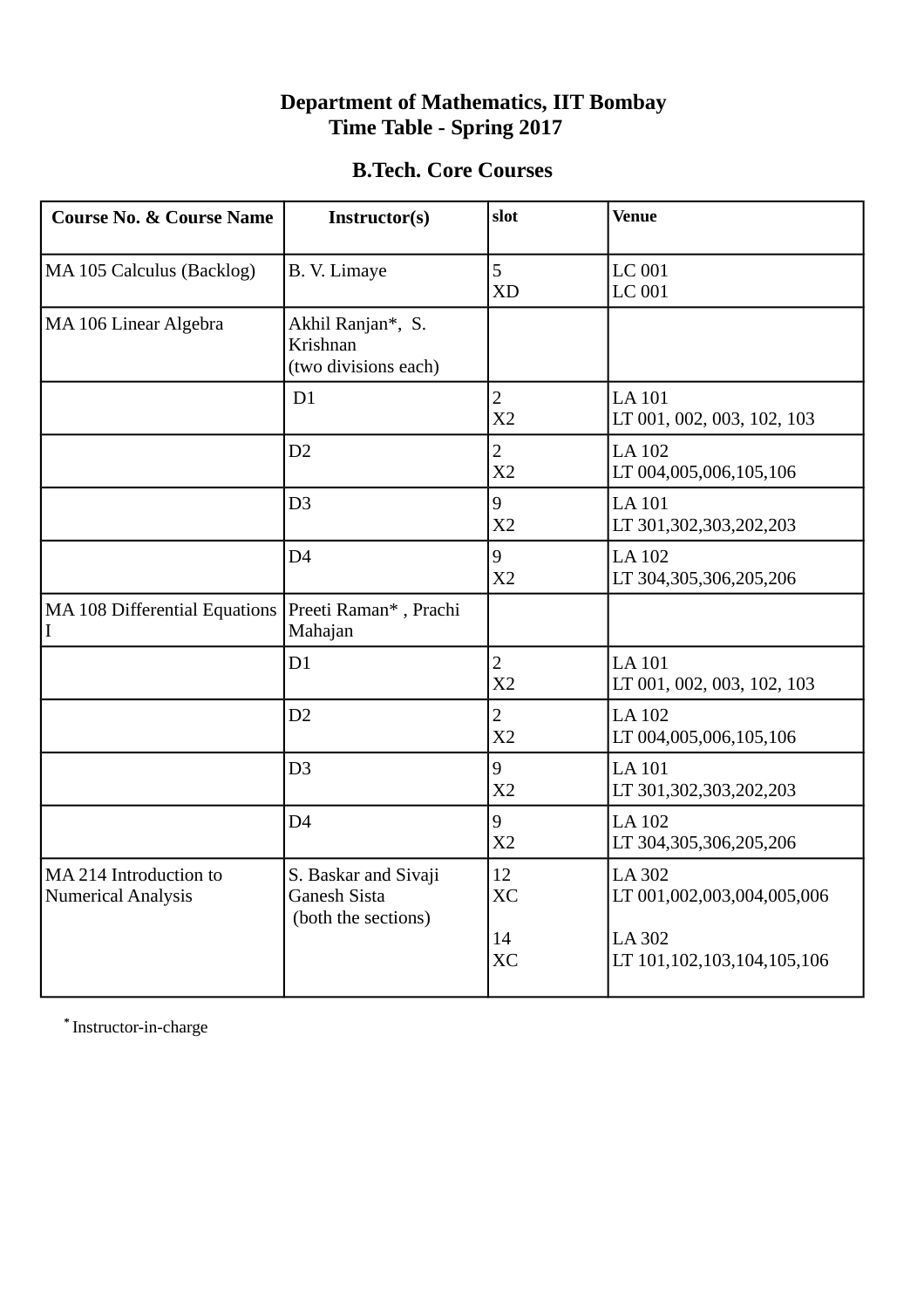| <b>Minor Area Courses</b>                                                 |                         |      |                 |             |  |  |  |
|---------------------------------------------------------------------------|-------------------------|------|-----------------|-------------|--|--|--|
| MA 406 General Topology*                                                  | Sandip Singh            | 3108 | 5<br>$XC$ (Tut) | 114<br> 114 |  |  |  |
| SI 527 Introduction to Derivative<br>Pricing*<br>(also for ASI $2nd$ Yr.) | K. Suresh Kumar         | 2106 | 5               | 113         |  |  |  |
| SI 404 Applied Stochastic<br>Processes*                                   | Radhendushka Srivastava | 2106 | 5               | 216         |  |  |  |

### **M.Sc. (Mathematics) 2nd Semester Courses**

### **\* Also a B.Tech. (Minor in Mathematics) Course**

| MA 406 General Topology*         | Sandip Singh             | 3108 | $\overline{5}$<br>$XC$ (Tut) | 114<br>114 |
|----------------------------------|--------------------------|------|------------------------------|------------|
| MA 408 Measure Theory            | Manoj Kumar Keshari      | 3108 | 12<br>$4A$ (Tut)             | 114<br>114 |
| MA 410 Multivariable<br>Calculus | <b>AR Shastri</b>        | 2106 | 16                           | 114        |
| MA 412 Complex Analysis          | Sourav Pal               | 3108 | 12<br>$4C$ (Tut)             | 114<br>114 |
| MA 414 Algebra I                 | Tony Joseph Puthepurakal | 3108 | l3<br>4B                     | 114<br>114 |

# **M.Sc. (Mathematics) 4th Semester Courses**

| <b>MA 525 Dynamical Systems</b>                                        | <b>G K Srinivasan</b>                | 2106 | 13             | 105    |
|------------------------------------------------------------------------|--------------------------------------|------|----------------|--------|
| MA 526 Commutative Algebra                                             | <b>SR Ghorpade</b>                   | 2106 | $\overline{4}$ | 105    |
| MA 534 Modern Theory of Partial<br><b>Differential Equations</b>       | AK Pani                              | 2106 | 11             | 114    |
| MA 540 Numerical Methods for<br><b>Partial Differential Equations</b>  | Neela Nataraj                        | 2106 | 6              | 105    |
| MA 5104 Hyperbolic<br><b>Conservation Laws</b>                         | V. D. Sharma                         | 2106 | 14             | 113    |
| MA 5106 Introduction to Fourier<br>Analysis                            | G K Srinivasan                       | 2106 | 15             | 105    |
| MA 5108 Lie Groups and Lie<br>Algebras                                 | UK Anandavardhanan                   | 2106 | 10             | 114    |
| SI 416 Optimization (also for ASI)<br>$1st$ Yr.)                       | Sauray Bhaumik &<br>Sudarshan Gurjar | 2106 | 12             | 216    |
| SI 527 Introduction to Derivative<br>Pricing* (also for ASI $2nd$ Yr.) | K. Suresh Kumar                      | 2106 | 5              | 113    |
| <b>HS</b> 200 Environmental Studies<br><b>ES 200</b>                   |                                      |      | 3              | LA 302 |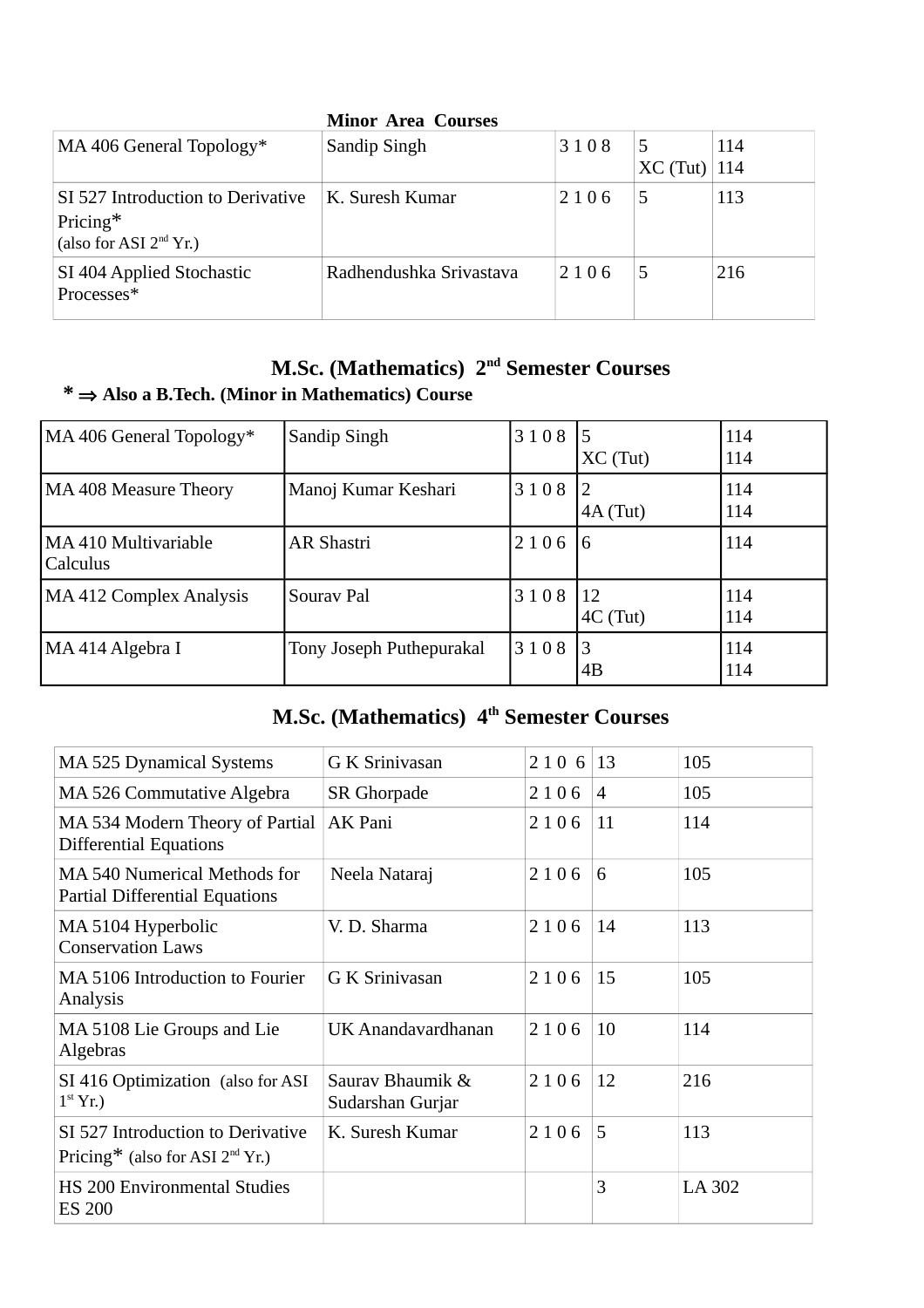# **M. Sc. (ASI) 2nd Semester Courses**

| SI 402 Statistical Inference                                | A Subramanyam                             | 3108    | 3<br>7A(Tut)                    | 105<br>113   |
|-------------------------------------------------------------|-------------------------------------------|---------|---------------------------------|--------------|
| <b>SI 404 Applied Stochastic</b><br>Processes*              | Radhendushka Srivastava                   | 2 1 0 6 | 5                               | 216          |
| SI 408 Data Structures                                      | Sharad S. Sane &<br>Niranjan Balachandran | 3108    | 8<br>7В                         | 114<br>113   |
| SI 416 Optimization (also<br>for Math. $2nd Yr$ )           | Sauray Bhaumik &<br>Sudarshan Gurjar      | 2106    | 12                              | 216          |
| ISI 418 Advanced<br>Programming & Unix<br>Environment (Lab) | Srikanth Sriniyasan                       | 0033    | Friday<br>$3.30 -$<br>$6.30$ pm | $G-1$        |
| <b>SI 422 Regression Analysis</b><br>$(Theory + Lab)$       | Siuli Mukhopadhyay                        | 3028    | 9<br><b>TBA</b>                 | 105<br>$G-1$ |

### **\* Also a B.Tech. (Minor in Statistics) Course**

## **M. Sc. (ASI) 4th Semester Courses**

| SI 509 Time Series Analysis                                                         | Rajani Joshi    | 2106 | 10 | 113 |
|-------------------------------------------------------------------------------------|-----------------|------|----|-----|
| SI 514 Statistical Modeling                                                         | S. V. Sabnis    | 2106 | 2  | 105 |
| SI 526 Experimental Designs                                                         | Ashish Das      | 2106 | 14 | 105 |
| SI 527 Introduction to<br>Derivative Pricing*<br>(also elective for $2nd$ yr Math.) | K. Suresh Kumar | 2106 | 5  | 113 |
| SI 534 Nonparametric<br><b>Statistics</b>                                           | P. Vellaisamy   | 2106 | 11 | 105 |